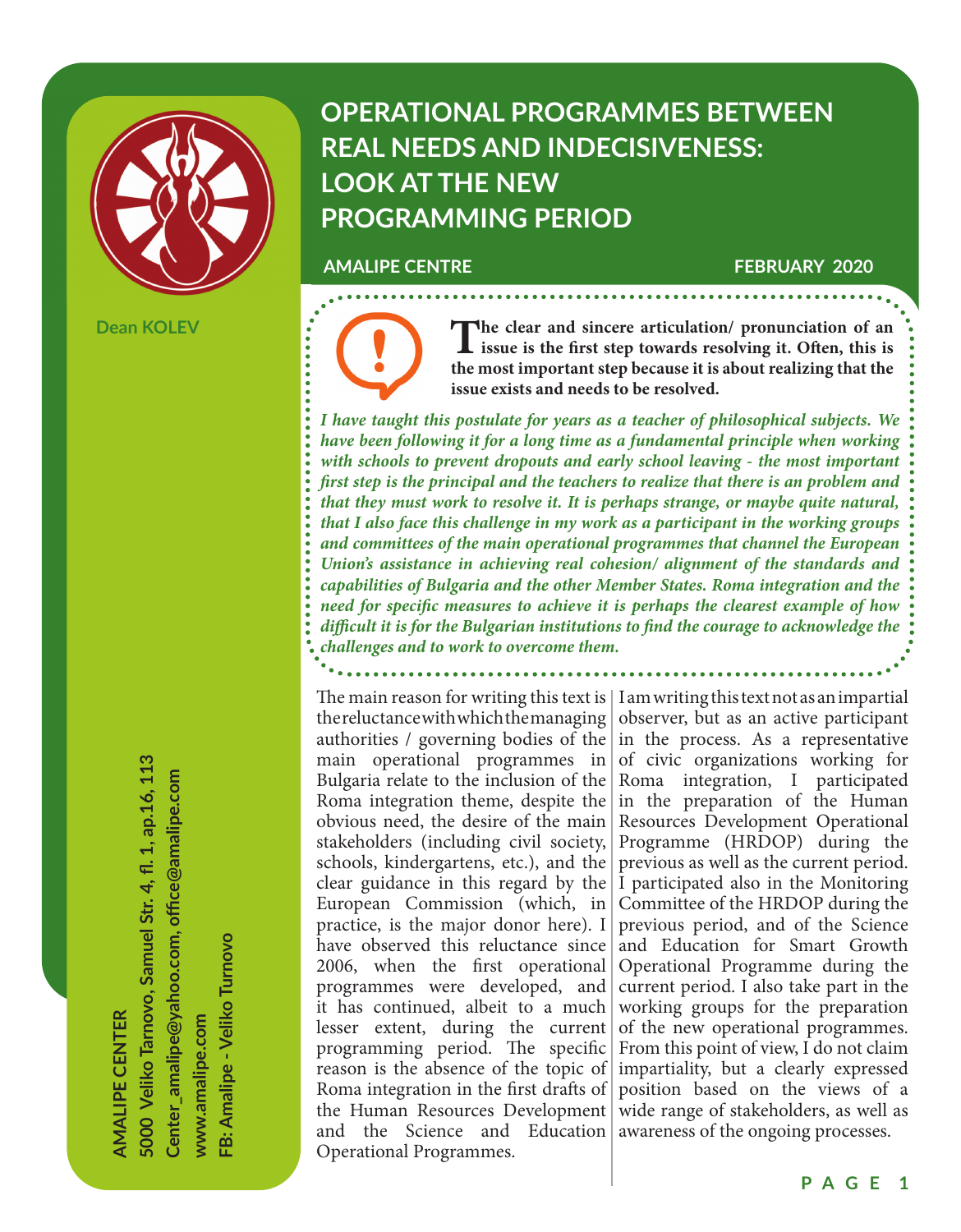# **BRIEF BACKGROUND**

The main reason for writing this text is the reluctance with which the managing authorities of the main operational programs in Bulgaria relate to the inclusion of the topic of Roma integration, despite the obvious need, the desire of the main stakeholders and the clear guidelines in this regard for the European Union. commission.

1 Kolev, D., Y. Grigorova, European Funds and Roma Integration in Bulgaria 2010 - 2011, p. 12. Plovdiv 2013. Available at: **http://amalipe.com/ fi les/publications/Euro-fondove.pdf**

During the 2007-2013 programming<br>period, the European Social Fund cofinanced two operational programmes in Bulgaria: Human Resources Development (which also included 2 priority axes for education) and Administrative Capacity. At that time, we, the civil society organizations, insisted that Roma should be identified as one of the target groups in 6 areas of intervention (the so-called then investment priorities for announcing specific competitions), and that there should be indicators to measure the real impact in the Roma community. Initially, this request faced strong resistance from the institutions involved (MLSP as a managing authority and MES as an intermediate body), but was strongly supported by the European Commission. Finally, the Operational Programme included Roma as one of the target groups in the fields of education, employment and social inclusion, as well as a specific chapter in the field of action for Roma accompanied by specific indicators. During that programming period, calls for projects, notably for educational integration of children and students from ethnic minorities, have been announced as part of the investment priorities addressed, as well as a competition for the employment of vulnerable groups. Contrary to the public opinion often fuelled by politicians and journalists, not more than BGN 52 million were allocated for such competitions, which is just over 4% of the total amount of the operational programme. The funds were used mainly by municipalities, kindergartens, and schools, and, only after then, by NGOs.

In 2011, the European Commission published the European Union Framework for National Roma Integration Strategies requiring all Member States to develop their own national Roma integration strategies or plans and to implement a purposeful targeted approach following the Explicit but not Exclusive Targeting principle. It was followed by the European Council Recommendations of 9 December 2013, which was the first of its kind European legislation on Roma integration. It is particularly important that the Regulation of the European Social Fund, following the spirit of those changes, made having an approved National Roma integration strategy a precondition for any country wishing to use the Fund. The Regulation also offered the Member States a specific investment priority, i.e. Socio-Economic Integration of Marginalized Communities such as the Roma. A total of 12 countries included this investment priority in their operational programmes.



## The Current Programming Period and the Socio-Economic Integration of Marginalized Communities such as the Roma

Not only Roma are involved in projects and activities funded under the priority socio-economic integration of marginalized communities such as the Roma, and the impact is not only for the Roma.

uring the current programming period, the ESF has co-financed three operational programmes in Bulgaria. After education was withdrawn from the Human Resources Development OP, a new operational programme - Science and Education for Smart Growth - was made. One of the important achievements of the country mentioned in numerous reports of the European Commission and the Bulgarian government is the inclusion of the Socio-Economic Integration of Marginalized Communities such as the Roma as a targeted investment priority in the Human Resources Development Operational Programme (HRDOP) and the Science and Education for Smart Growth Operational Programme (SESGOP). This time, the request of the civil society organizations in this direction was supported not only by the European Commission but also by the two governing bodies - MES and MLSP.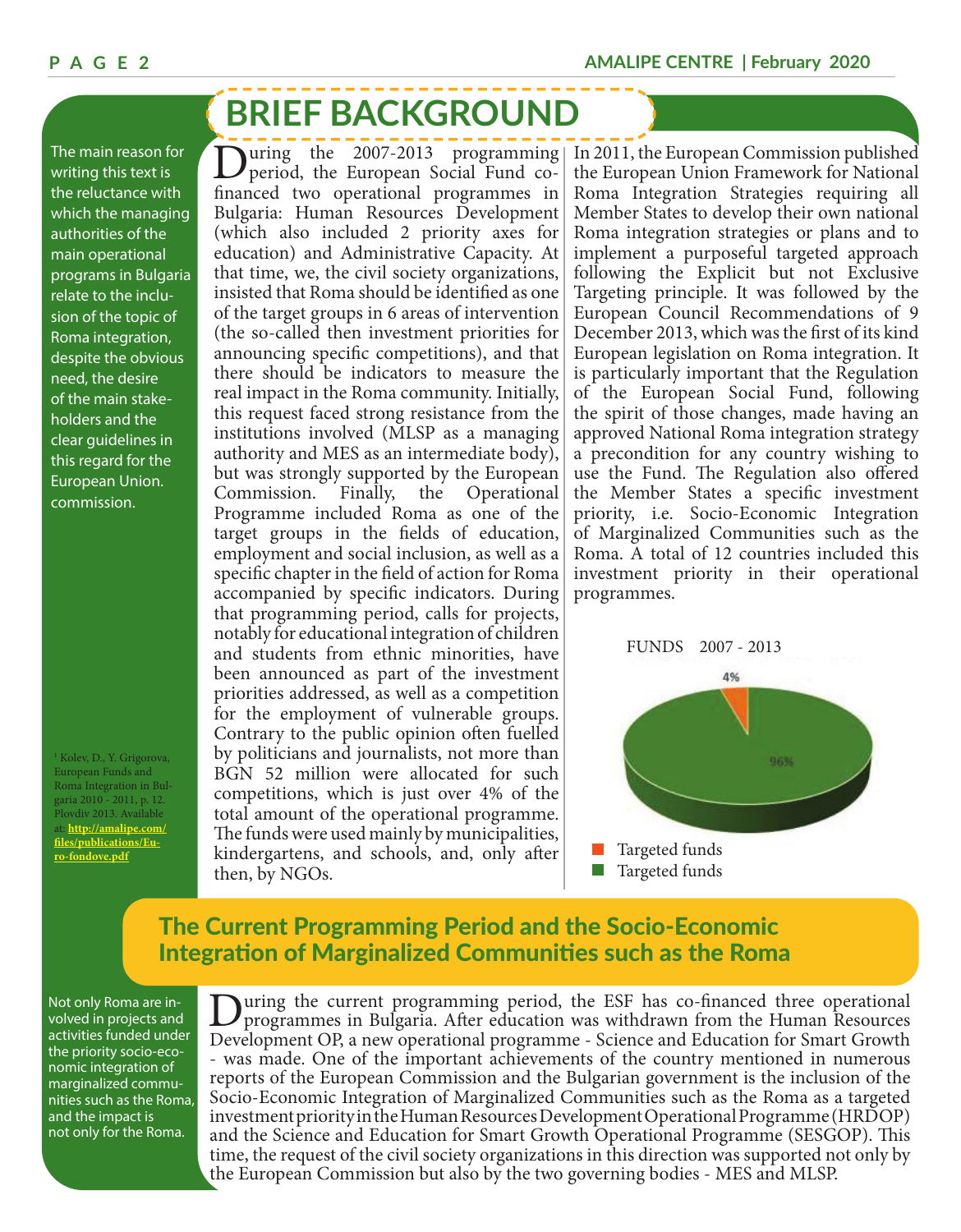The current programming period is not yet over as its projects will be completed by the end of 2023. However, at least two points can be made regarding the implementation of the Targeting Marginalized Communities such as the Roma investment priority:

**1. In the projects and activities funded under this priority, there are not only Roma involved and the impact is not only on the Roma.** This is in line with the sound logic and the overall idea of the European Commission and the governing bodies. In fact, there is not a single competition or even a single project involving only Roma. All competitions announced so far under this priority state that "in order to achieve a real integration effect, representatives of the majority must also participate in the project activities". In the largest operation, the MES Active Inclusion project involved 1,500 kindergartens, i.e. three-quarters of all kindergartens in the country, although children from vulnerable groups are over 20% in only 300 of them;

2. At the moment, under both operational<br> **Programmes, this is the investment priority with the**<br> **propriority** with the **formation**<br> **propriority** fewest competitions announced and the largest financial **resource still available:** the HRDOP invited municipalities only once, in the distant 2016, to submit project concepts. The process of evaluating and preparing comprehensive project proposals continued for another two years, and the projects started only in March 2019, with 48 municipalities as specific beneficiaries. The SESGOP started much more decisively the activities under this investment priority, but since the programme was discontinued in 2017, there has also been a delay. The MLSP's indecisiveness to announce competitions targeting marginalized communities and, especially, the implementation of the municipal plans for Roma integration can hardly be explained by the lack of need or interest. The manner in which the HRDOP's investment priority is structured gives the necessary opportunity for the municipalities to obtain a resource for the implementation of the municipal plans for Roma integration by applying through a single project;

**3. There are already two important examples of operations under that investment priority, which should be continued and followed by measures under the other priorities targeting other target groups. In other words, these are operations that can be an example of how operational programmes can be implemented**  as a whole. The Active Inclusion in Pre-School Education systematic project of the Ministry of Education and Science shows something that is a requirement for all measures under the operational programmes, namely, to implement the national policies that the respective line ministry had conceived without European funds as well. In addition, the project has become a catalyst for an important government decision, i.e. the abolition of kindergarten fees for families with incomes below the national minimum. To this end, the government uses both the Active Inclusion project funds and additional state budget resources (under Article 101 of the 2020 Budget Act). Beyond this important added value, we should also emphasize the fact that the project is the

first major investment in the development of kindergartens that have fallen significantly behind schools since the introduction of the delegated school budgets. These are not just kindergartens teaching Roma children; as I mentioned above, three quarters of the existing kindergartens will be supported under the project. Also, the families for which the kindergarten fees will be paid are not only Roma families - the criteria for their participation are social, not ethnic. Thus, despite the many operational issues inevitably linked to the implementation of the Active Inclusion project, it can serve as an example in two ways:  $\bullet$  H o w the European programme not only implements a national policy but also stimulates important national decisionmaking;

• How the Explicit but Not Exclusive Targeting principle is applied in practice and how the Socio-Economic Integration of Marginalized Communities such as the Roma investment priority supports a wide range of vulnerable groups.

The second example is the operation Socio-Economic Integration of Marginalized Communities, Integrated measures to improve access to education. The 48 municipal projects launched under Component 1 have been cofinanced by the HRDOP and the SESGOP, and the projects under Component 2 (which will be implemented in the large urban municipalities where construction of social housing is envisaged, too) will be co-financed by the Regions in Growth OP. The good about this operation is:

The possibility to finance, through one project, activities to improve access to education, employment, social and health services, and even housing conditions in large cities. Thus, municipalities can actually receive a resource for the implementation of their municipal plans for Roma integration. At present, nearly 200 municipalities have such plans approved by municipal council decisions, but they rely mainly on an external resource for their implementation. Being able to apply through a single project rather than multiple projects is the only real option for financing the implementation of such municipal plans. Thus, human resources in these municipalities could be realistically engaged in activities rather than in project preparation and reporting;

Inclusion of activities to create a favourable public environment There are already important examples of operations under the investment priority identified, which should be continued and followed by other priority measures directed at other target groups.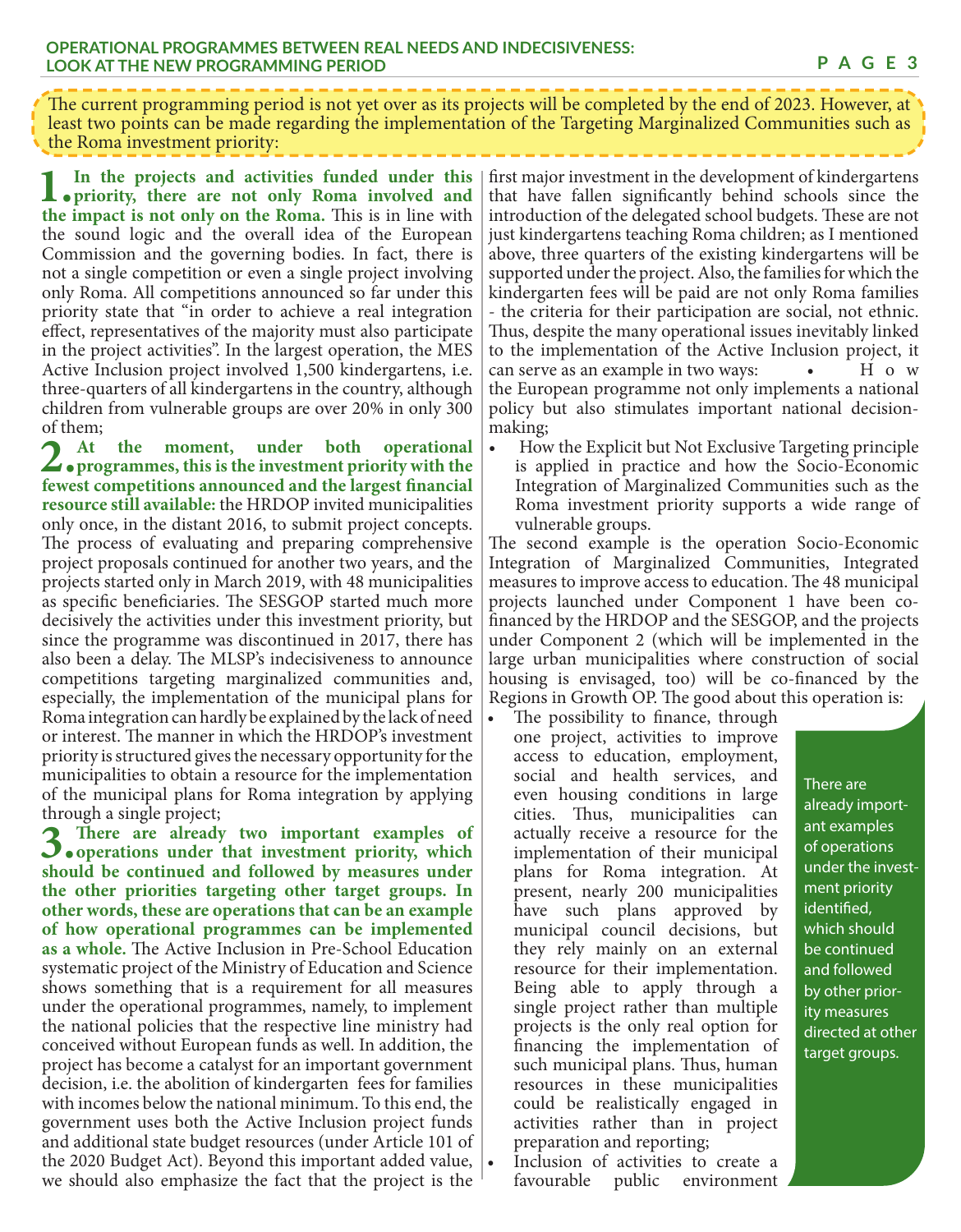Not only Roma are involved in projects and activities funded under the priority socio-economic integration of marginalized communities such as the Roma, and the impact is not only on the Roma.

and stimulate community development (including activities to overcome early marriages and other patriarchal practices): both types of activities are key ones for the successful implementation of the integration policies;

 The precedent of co-financing one operation by two or even three operational programmes. The implementation of Component 2 of the said integrated operation faced important problems that need to be taken into account. The construction of social housing provoked public tension in many municipalities and led to the respective municipalities refusing to implement the entire project. The negative trend began in the previous programming period, when the municipalities of Burgas and Varna abandoned their already approved projects for the construction of social housing. It should be emphasized that this measure was funded by the Regions in Growth operational programme and had no ethnic focus. Although the word "Roma" is not present in any form, negative public reactions are caused precisely by the expectation that Roma, orphans, and other vulnerable groups will be accommodated in such social housing. The lack of a proper communication strategy and activities to create a supportive social environment on the part of the respective municipalities and the central government is one of the main reasons for the cessation of the projects in these municipalities. It should also be emphasized that the projects under Component 1, financed under the investment priority and explicitly targeting marginalized communities such as the Roma, did not cause such a negative reaction anywhere and were not stopped in any municipality for such a reason. It is obvious that the nature of the activities envisaged, and not so much the presence of the word "Roma", leads or does not lead to resistance from the majority. The so-called "soft measures" are relatively easily accepted by the majority, even when they are explicitly targeted at vulnerable groups and the Roma, where they are not done in an exclusive way. The "hard measures" are a serious challenge, even if they are well planned and not explicitly targeted at the Roma. The presence of negative attitudes towards the Roma community and the rise of anti-Gypsyism can fail even the best-conceived projects if not preceded by activities to create a favourable social environment.

### Looking at the New Programming Period

The process of drafting the new regulations of the European funds and the new operational programmes is globally in full guing. There are still programmes is already in full swing. There are still many unknowns, but some of the important things are, more or less, certain.

At European level, it is clear that the existing funds will continue to function during the new programming period. The European Social Fund is being transformed into an ESF +. Its funding for Bulgaria is expected to increase significantly.

Roma integration remains an important priority for the European Commission and for the ESF +. On 14 January 2020, the European Commission published the Strong Social Europe through Just Transitions communication. Overcoming Roma exclusion is one of the priorities explicitly outlined in the Social Protection and Inclusion section of the communication. The European Commission's initiatives for the current and upcoming years are also outlined, with the European Commission planning

to announce its new Roma Equality and Inclusion initiative for the fourth quarter of 2020. This is the document that will continue the current European Union Framework for National Roma Strategies. The Commission has been discussing this initiative since 2019, and it is clear that it will ask all EU Member States to develop their Roma integration strategies for the next 10-year period. In addition to the four fields currently in place (education, health, employment, and housing), the Commission will recommend the inclusion of activities to overcome anti-Gypsyism, as well as a more adequate inclusion of the issues of Roma women and children. It is expected that the Member States will be recommended to use more European funds to implement their Roma integration policies, including the investment priority / specific objective for marginalized communities such as the Roma.

The draft regulation of the European Social Fund+ also keeps its focus on social inclusion and, in particular, on Roma integration. It requires the Member States to channel their funding towards some of the 11 specific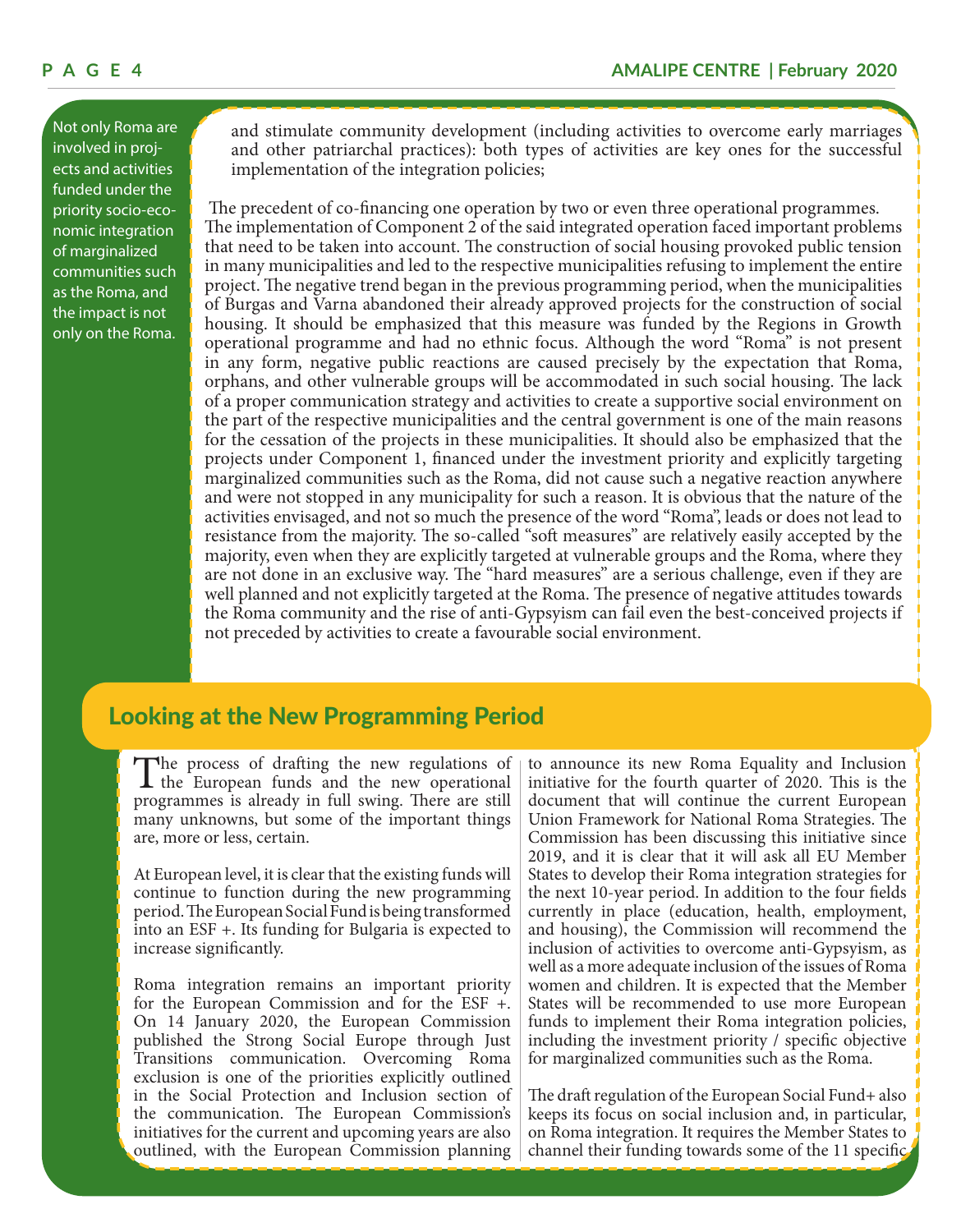#### **OPERATIONAL PROGRAMMES BETWEEN REAL NEEDS AND INDECISIVENESS: LOOK AT THE NEW PROGRAMMING PERIOD**

objectives proposed. The eighth objective is Promoting the Socio-Economic Integration of Third-Country Nationals and Marginalized Communities such as the Roma. Certainly, the representatives of the Directorate-General for Employment of the European Commission will insist that this specific objective be selected by at least five countries with a high concentration of Roma, and Bulgaria is one of them.

At national level, it is also clear that the European Social Fund will fund the Human Resources Development, the Science and Education, and the Good Governance operational programmes. The governing bodies have already formed working groups with the participation of the main institutions, social partners, and groups of non-governmental organizations. These working groups are expected to submit to the European Commission the first drafts of the new operational programmes by the end of March. This will only be the beginning of the process as the European Commission is an active negotiating party and many comments and new working drafts can be expected.

*2 PROPOSAL FOR A REGULATION of the European Parliament and of the Council on the European Social Fund plus (ESIF +) / COM (2018) 382 /.*

Available on:

**http://sf.mon.bg/?go=page&pageId=366 3 http://sf.mon.bg/?go=page&pageId=376 https://esf.bg/zasedanija-na-trg/**

*Roma integration continues to be an important priority for European Commission and ESF +. The draft regulation of the European Social Fund + contains a specific objective 8 "Promoting the socio-economic integration of third-country nationals and marginalized communities, for example the Roma "*

### No Roma Integration

Good teachers know that at the beginning<br>
of each new lesson, they must both<br>
of the students present and sheels who greet the students present and check who is absent and understand why they are absent. Because absence is always a cause for concern!

To date, the working group under the new Human Resources Development operational programme is already discussing the first working draft. Raw ideas were also presented to the group preparing the new Science and Education operational programme. The absence of specific objective 8 proposed by the European Commission and related to the promotion of the socio-economic inclusion of marginalized communities, including the Roma, can be immediately seen.

The reason for such absence is not natural; it is not rooted in the needs of the labour market, Bulgarian education, social inclusion, and the needs of the Bulgarian society as a whole. On the contrary, it goes against these needs. For the last seven years, Roma integration has achieved some results but in no case can it be said that Roma are integrated into the education system and the labour market to an extent where no further efforts are needed. Two consecutive World Bank reports indicated that almost a quarter of the young people who are about to enter the labour market are of Roma origin. If they are well educated, qualified, and included in the labour market, they will become the necessary labour force for the leap of the Bulgarian economy. The European Social Fund investments are one of the best funds in this regard.

The reason for the absence is not a changed EU policy towards the Roma. Quite the opposite: as I stated above, the European Commission continues to require that the Member States develop their own national strategies for Roma inclusion and recommends the specific Roma targeting objective in the new European Social Fund regulation.

The absence has not been caused by failures in the current programming period either, where both key operational programmes co-financed by the European Social Fund

The real reason for the reluctance of Bulgarian institutions to include the targeted specific target of marginalized communities, including Roma, in the new operational programs, is likely to be the unprecedented rise in anti-Gypsyism and hate speech against Roma in recent years.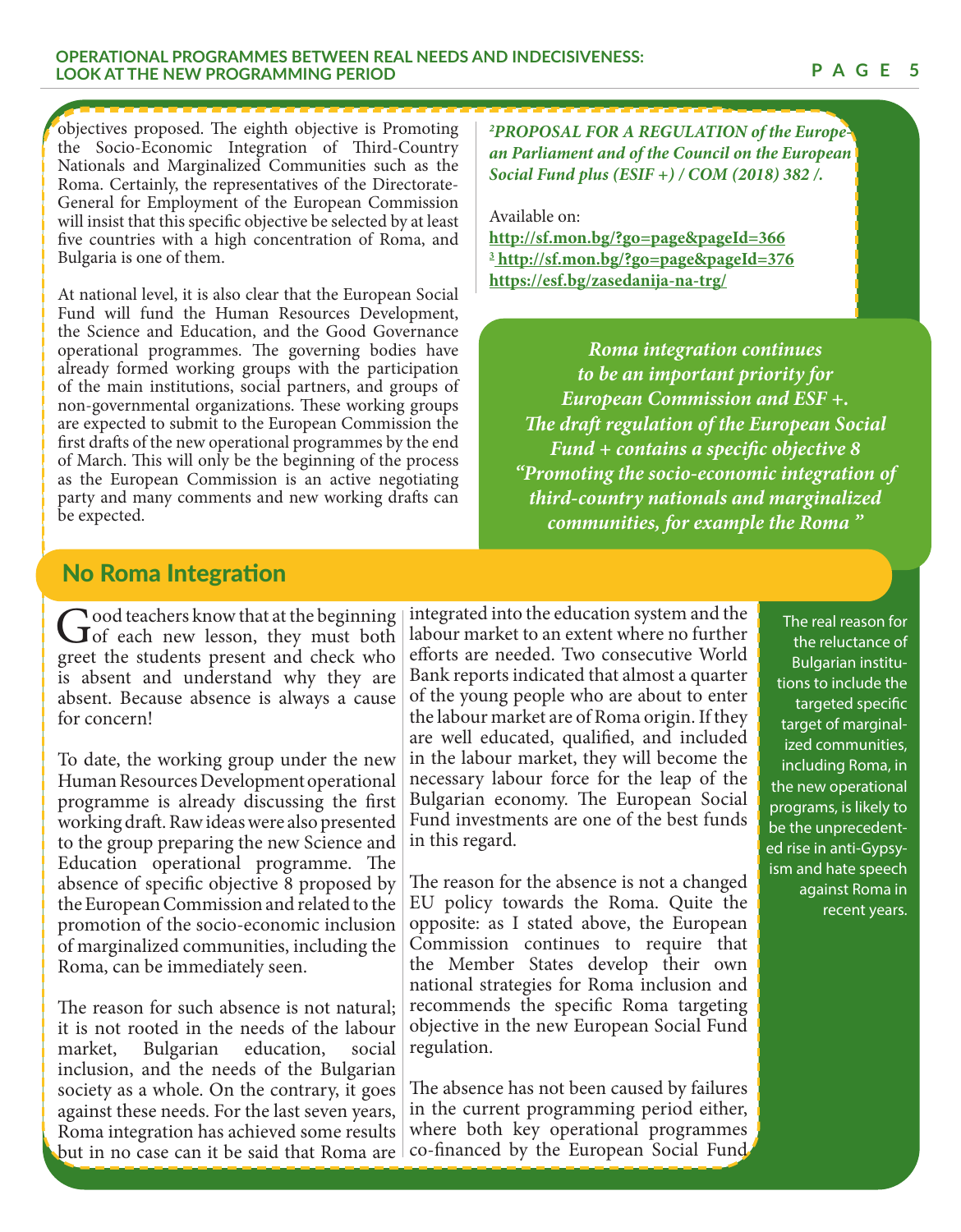contain the specific investment priority for the socioeconomic integration of marginalized communities such as the Roma. As I mentioned above, this priority financed successful programmes to support not only the Roma but also other vulnerable groups and the entire society. There are certainly many problems there, but this is true for all other investment priorities. And issues should not be resolved by following the famous Stalin's No Man - No Problem principle.

The reasons are beyond the current needs, context, and positive experience already gained. The official response of the managing authority rejecting the NGO proposal for the inclusion of specific objective 8 reads: "The managing authority of the HRDOP finds that the undertaking of a mainstreaming approach for the 2021-2027 programming period towards the marginalized society, incl. the Roma, will be a much faster, more successful, and even more effective way to achieve the objectives and results desired". This contradicts a number of European-level documents, including such signed by Bulgaria, which foresee the use of a targeted approach - combined with a common one – in relation to Roma integration. As

early as in 2009, the European Council approved 10 basic principles of Roma inclusion, which were subsequently included in the Roma Integration National Strategy of the Republic of Bulgaria. The second principle is Explicit but Not Exclusive Targeting, and the fourth principle is Aiming for the Mainstream. Thus, the highest authority of the European Union requires the use of a targeted approach that does not exclude other vulnerable groups but is specifically targeted at the Roma. This has been confirmed and extended through the European Union Framework for National Roma Integration Strategies. The second paragraph of the document is entitled A Need for a Targeted Approach: An EU Framework for National Roma Integration Strategies"

The experience from the implementation of the 2007-2013 HRDOP also shows that the use of the targeted approach is significantly more efficient and leads to the achievement of the objectives and indicators set. This cannot be said for the axes where only the mainstreaming approach was used.



Minority social distances in the period 2008 - 2018 according to a survey by the Open Society Institute - Sofia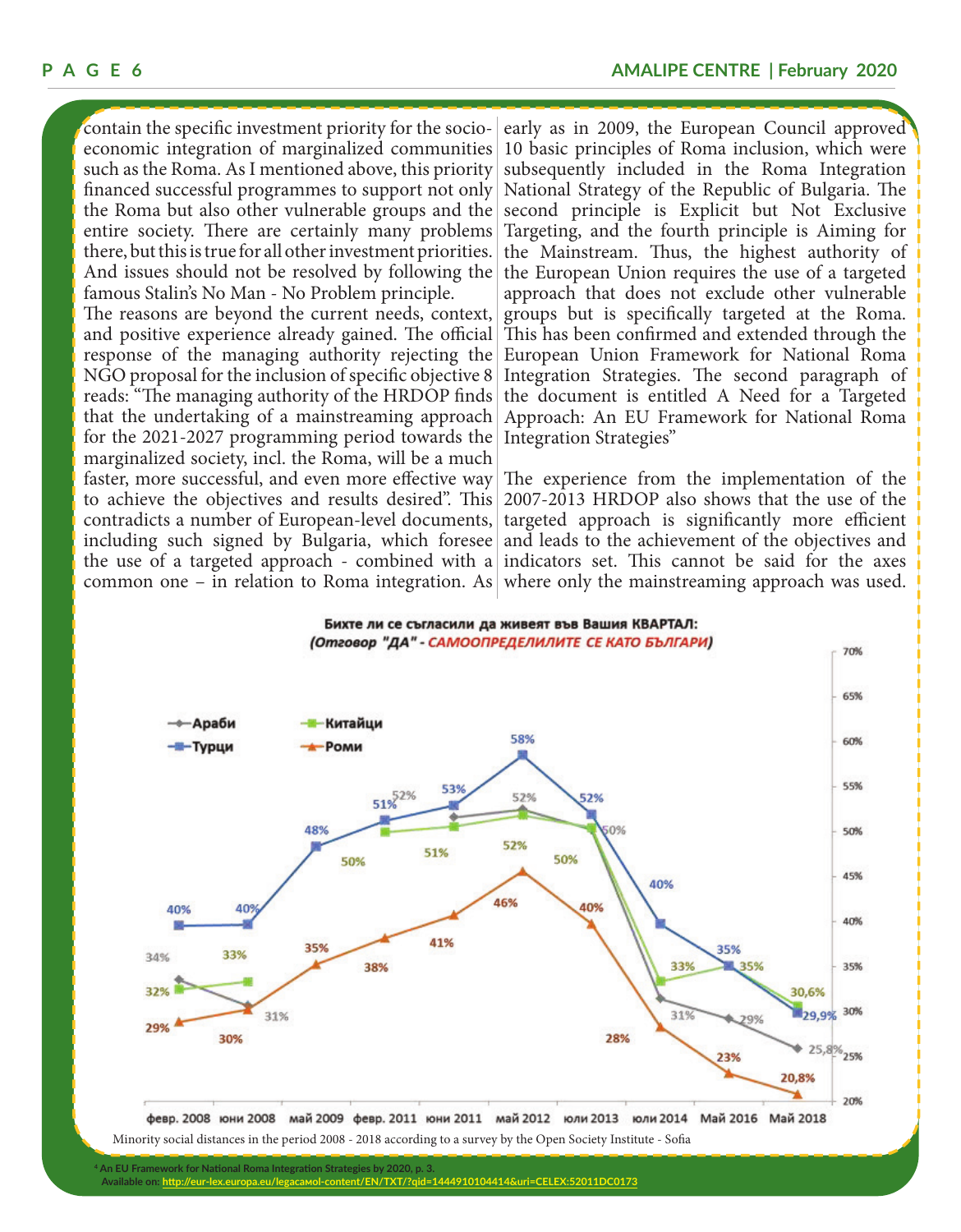**P A G E 7**

The final report on the implementation of the operational programme clearly indicates this - "Priority axis 4 includes the highest number of persons from vulnerable groups... This is due both to the total high number of persons involved in this axis and to the fact that a whole area of intervention targeted at persons from vulnerable groups was implemented within it. For example, over 80% of all Roma included were involved in activities under this particular priority axis." The implementation of the indicators in the Areas of Action Regarding the Roma Community chapter also proved the effectiveness of the targeted approach. Only the indicators under Priority Axis 4, under which multiple targeting schemes were announced, were almost 100% performed. For the remaining priority axes, the performance of the indicators was between 10 and 20%.

The real reason for the reluctance of the Bulgarian institutions to include the specific objective targeting marginalized communities, including the Roma, in the new operational programmes is likely to be the unprecedented rise in anti-Gypsyism and hate speech against Roma in recent years. The lack of a supportive social environment for the integration policies is combined with the indecisiveness and inability of the politicians to deal with this problem. As a result, the national institutions would rather not use the targeted approach, retreat from important achievements in this regard, and conflict with the European Commission and the major stakeholders at national level rather than find the courage to oppose hate speech.

In practice, there has been a serious rise in hate speech against Roma as well as in anti-Roma stereotypes and prejudices in the last seven years. The annual surveys of social distance from different minority groups carried out by the Open Society Institute research team have indicated that:

**1.** The Roma are the most unwanted minority **that is most often subject to hate speech as**  $\text{null}$  as most vialent standings and nuclear speech as **well as most violent stereotypes and prejudices.**  For example, in the ten years of the Social Distance Survey, the percentage of ethnic Bulgarians who agreed to live in a Roma neighbourhood is the lowest compared to those who agreed to live in a neighbourhood with Turks, Arabs, and Chinese.

Only 23% of the ethnic Bulgarians in 2016 agreed to Roma living in their neighbourhood, while those to agree to live with Turks and Chinese were 35% and with Arabs - 29%. The percentages have changed over the years, but Roma have remained the most unwanted in the neighbourhood. In combination with the lack of a proper communication strategy, this can easily lead to the failure of the social housing topics under the Regions in Growth operational programme. The same were the attitudes to cohabitation in one and the same settlement, and the likelihood of marriage to a Roma man or woman was even more categorically rejected.**<sup>8</sup>**

**2. There has been an extremely worrying trend towards deterioration of the attitude to Roma and an increase in the social distance:**  a comparison of the results of the 2008 - 2018 surveys showed that until 2012 the Bulgarian society was gradually becoming more tolerant in its attitude towards the four minorities mentioned, including the Roma. Since 2012, there has been a sharp decline in those who agree to live, work, and study with representatives of the four minorities, especially the Roma. The trend is so negative that the levels in 2018 were lower than those in 2008.

Obviously, the preparation of the operational programmes during the current programming period took place in the years of relatively high levels of Roma acceptance and Roma integration. On the contrary, the current process coincides with the lowest levels in this direction as well as with the greatest social distances. This is probably the deep reason behind the reluctance of the national institutions to continue to use the targeted approach and to include the targeted specific objective.

6 Ministry of Labor and Social Policy, Final report on the implementation of the ОПРЧР 2007 - 2013 г ., с. 24-27.

**7http://opendata.osi.bg/opendata.php?q=3&i=802&t=2**

**<sup>8</sup> http://opendata.osi.bg/opendata.php?q=3&i=803&t=2**

<sup>5</sup> Ministry of Labor and Social Policy, Final Report on the Implementation of ОПРЧР 2007 - 2013 г ., с. 15.